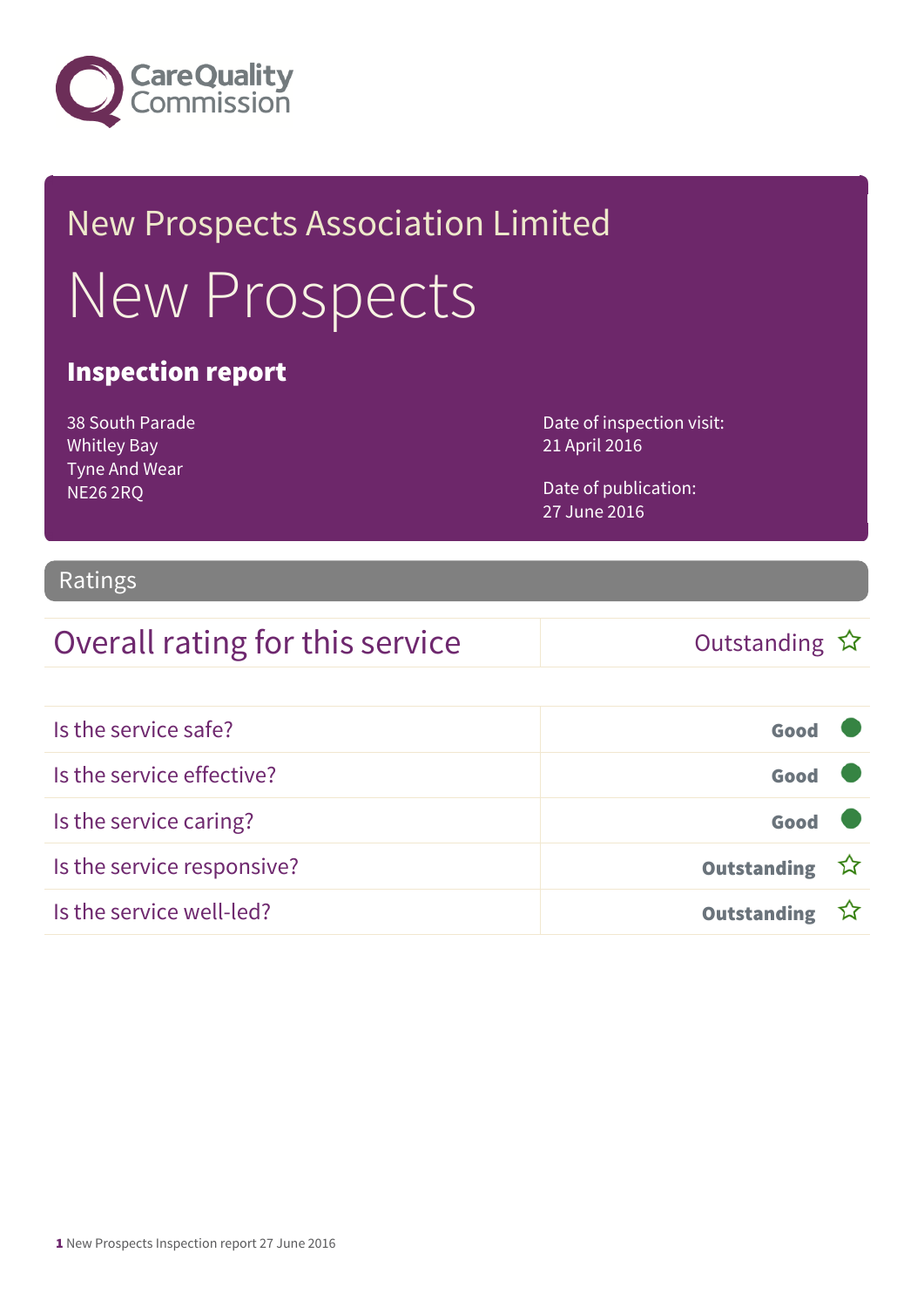### Summary of findings

#### Overall summary

The inspection took place on 21 and 22 April 2016 and was announced. We gave the provider 48 hours' notice because the service was a domiciliary care agency and we wanted to make sure someone would be at the office to assist with the inspection.

The service was providing personal care to 60 people in their own homes (Independent Supported Living) in North Tyneside, Newcastle and Northumberland. The service also provided outreach support to 43 people in Newcastle, five of whom receive personal care and to 54 people in North Tyneside, three of whom received personal care. A number of people received 24 hour support from staff. Most of the people who used the service had a learning disability. The service also supported older people, those living with dementia, people with a mental health condition and those with a sensory impairment. They were not providing personal care for children; however they were looking to do this in the future.

There was a registered manager in post. A registered manager is a person who has registered with the CQC to manage the service. Like registered providers, they are 'registered persons'. Registered persons have legal responsibility for meeting the requirements in the Health and Social Care Act 2008 and associated Regulations about how the service is run.

The provider's vision and values were imaginative and person-centred to make sure people were at the heart of the service. This vision was driven by the exceptional leadership of the chief executive, manager and special projects manager. People, relatives and staff were extremely complimentary about the manager and the provider. There was a strong emphasis on continually striving to improve. The manager, staff and people carried out a number of checks to monitor the quality and safety of the service.

Staff were highly motivated and demonstrated a clear commitment to providing dignified and compassionate care and support. They told us that they enjoyed working at the service and morale was excellent.

People and relatives described the responsiveness of staff as "outstanding." Staff found inclusive ways to meet people's needs and enable them to live as full a life as possible. A creative activities programme was in place to help meet people's social needs.

People were actively encouraged to give their views and raise concerns or complaints. There was a complaints procedure in place and people knew how to complain. Various inclusive feedback systems were in place to obtain people's views.

People told us that they felt safe. There were safeguarding policies and procedures in place. Staff were knowledgeable about what action they would take if abuse was suspected. There was a safe system in place for the management of medicines.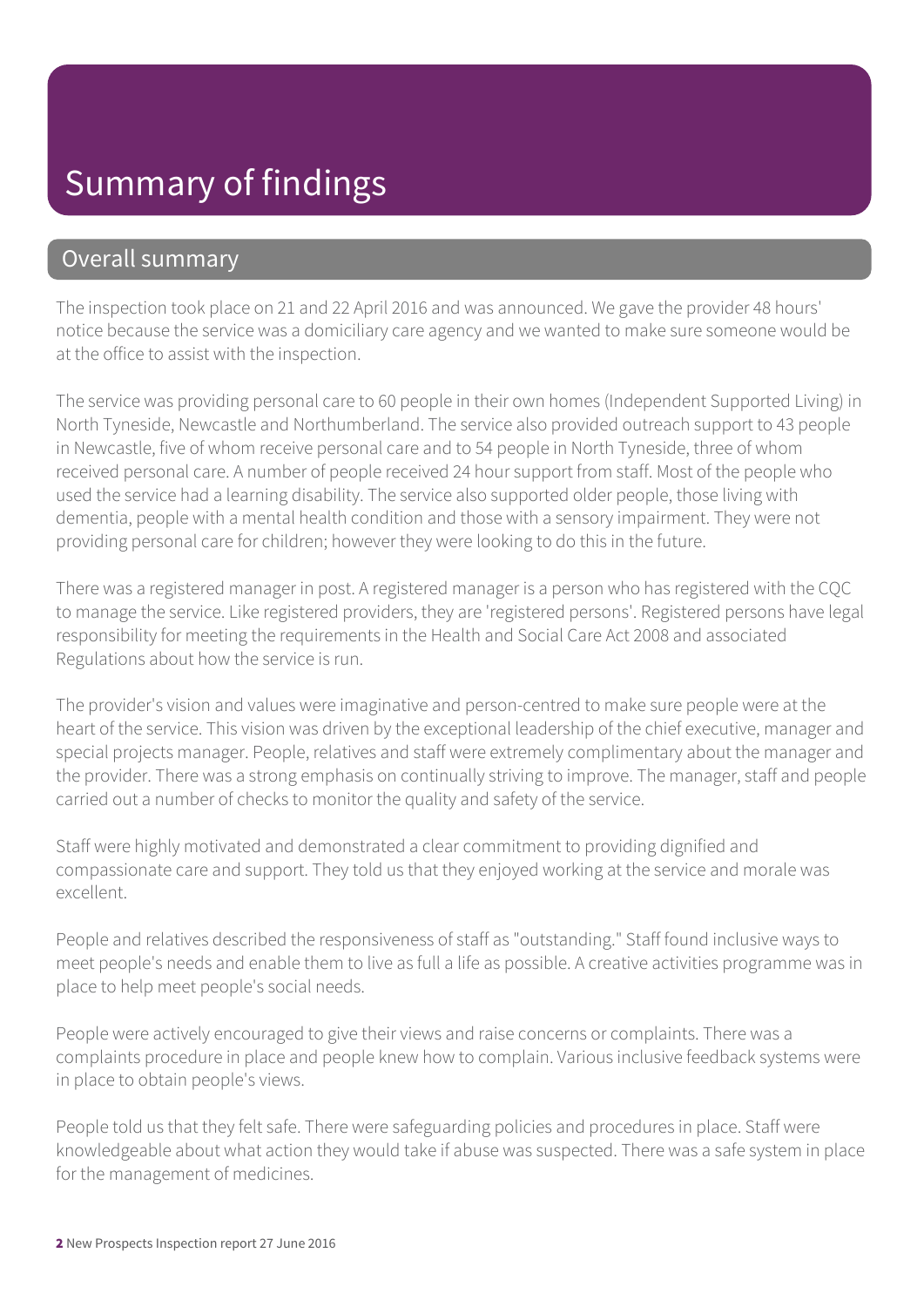People, relatives and staff told us there were enough staff to meet people's needs. There was a training programme in place. Staff were trained in safe working practices and to meet the specific needs of people who lived at the service.

People were supported to receive a suitable nutritious diet. People, relatives and health care professionals spoke positively about the caring nature of staff. We observed that people were cared for and supported by staff with kindness and patience.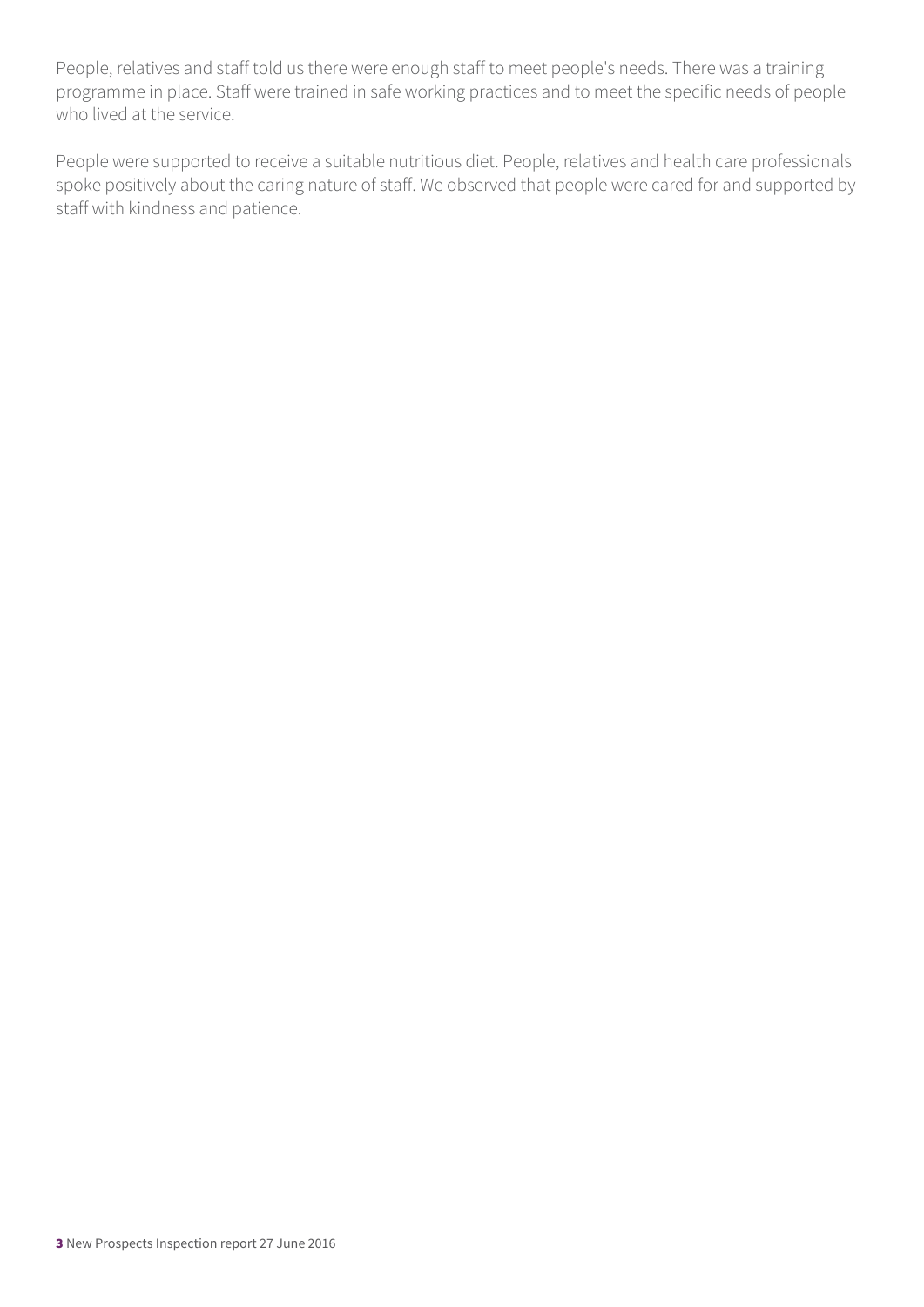#### The five questions we ask about services and what we found

We always ask the following five questions of services.

| Is the service safe?                                                                                                                                | Good          |
|-----------------------------------------------------------------------------------------------------------------------------------------------------|---------------|
| The service was safe.                                                                                                                               |               |
| People told us they felt safe. Appropriate safeguarding policies<br>and procedures were in place. Medicines were managed safely.                    |               |
| Recruitment procedures were robust. People, relatives and staff<br>informed us that there were sufficient staff deployed to meet<br>people's needs. |               |
| Is the service effective?                                                                                                                           | Good          |
| The service was effective.                                                                                                                          |               |
| Staff told us and records confirmed that training, supervision and<br>appraisals were carried out.                                                  |               |
| Staff followed the principles of the Mental Capacity Act 2005 in<br>their work.                                                                     |               |
| People's nutritional needs were met and they were supported to<br>access healthcare services.                                                       |               |
| Is the service caring?                                                                                                                              | Good          |
| The service was caring.                                                                                                                             |               |
| People and relatives told us that staff were caring. We observed<br>positive interactions between staff and people.                                 |               |
| People were treated with privacy and dignity.                                                                                                       |               |
| Records evidenced that people and relatives were involved in<br>people's care and treatment.                                                        |               |
| Is the service responsive?                                                                                                                          | Outstanding ☆ |
| The service was exceptionally responsive.                                                                                                           |               |
| People and relatives described the responsiveness of staff as<br>"Outstanding" and said they went "above and beyond."                               |               |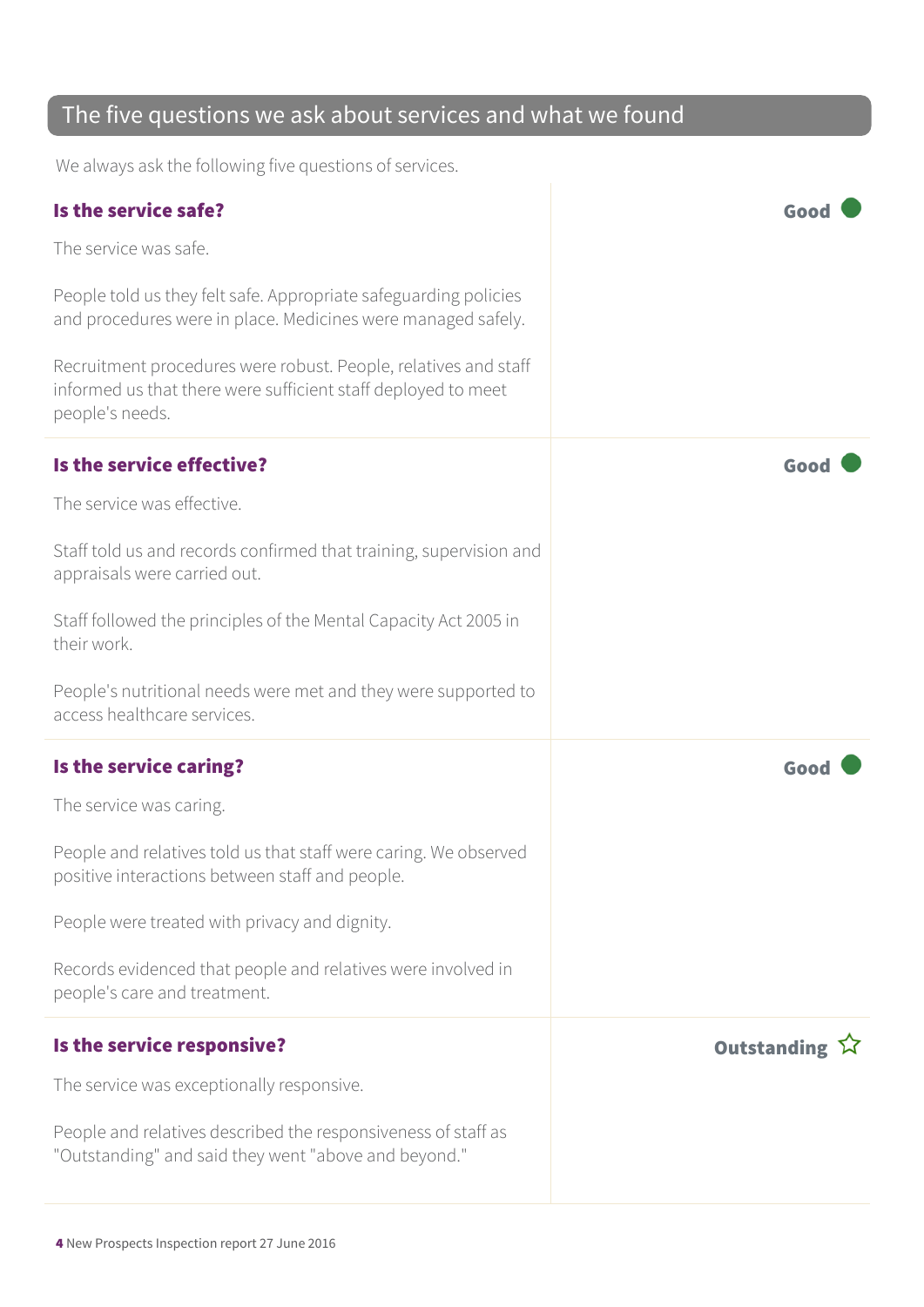| Staff found inclusive ways to meet people's needs and enable<br>them to live as full a life as possible. A creative activities<br>programme was in place to help meet people's social needs.                                                 |                    |
|----------------------------------------------------------------------------------------------------------------------------------------------------------------------------------------------------------------------------------------------|--------------------|
| There was a complaints procedure in place and people knew<br>how to complain. Excellent feedback systems were in place to<br>obtain people's views.                                                                                          |                    |
| Is the service well-led?                                                                                                                                                                                                                     | <b>Outstanding</b> |
| The service was extremely well led.                                                                                                                                                                                                          |                    |
| The service used inclusive ways to enable people to be<br>empowered and voice their opinions in all aspects of the service.                                                                                                                  |                    |
| There was a strong emphasis on continually striving to improve<br>which was driven by the chief executive, manager and special<br>projects manager. A number of checks were carried out to<br>monitor the quality and safety of the service. |                    |
| Staff were exceptionally motivated and spoke enthusiastically<br>about working at the service.                                                                                                                                               |                    |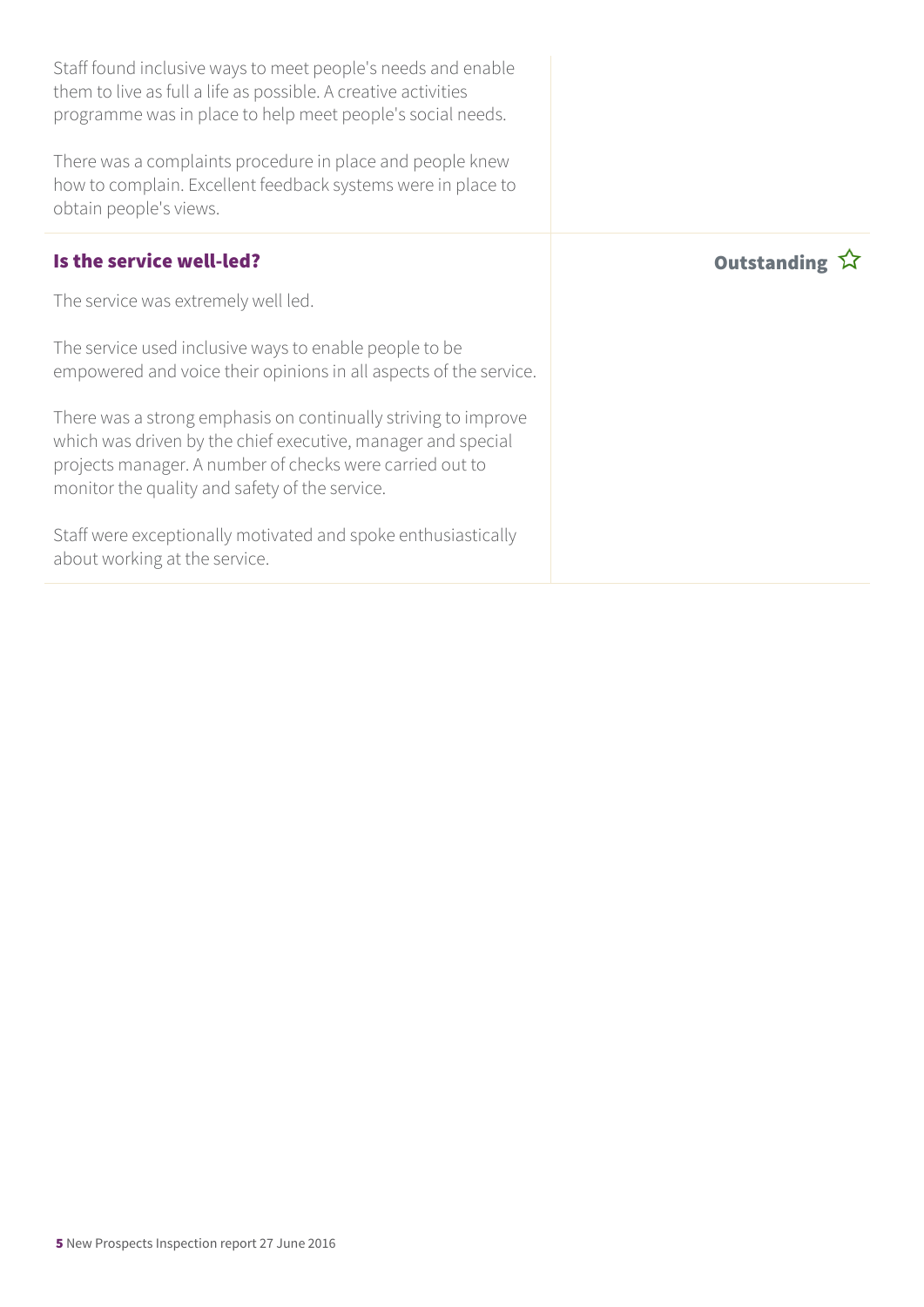

# New Prospects

#### Detailed findings

### Background to this inspection

We carried out this inspection under Section 60 of the Health and Social Care Act 2008 as part of our regulatory functions. This inspection was planned to check whether the provider is meeting the legal requirements and regulations associated with the Health and Social Care Act 2008, to look at the overall quality of the service, and to provide a rating for the service under the Care Act 2014.

The inspection was carried out by one inspector. We visited the service on 21 and 22 April 2016. The inspection was announced. We gave the provider 48 hours' notice because the service is a domiciliary care agency and we wanted to make sure that staff would be available at the office to assist us with our inspection.

We spoke with three people who visited the office on the day of the inspection. We also spoke with five relatives on the days of the inspection and three relatives by telephone following the inspection to obtain their views of the service.

We spoke with the chief executive who was also the nominated individual, the registered manager, a team leader and four support workers. We examined four care plans and records relating to staff. In addition, we checked records relating to the management of the service such as audits and surveys. We also conferred with the local authority, two social workers and the chair of the Whitley Bay Big Local Partnership. We used their comments to support this inspection.

We checked information which we had received about the service prior to our inspection. This included notifications which the provider had sent us. The provider completed a provider information return (PIR) prior to the inspection. A PIR is a form which asks the provider to give some key information about their service; how it is addressing the five questions and what improvements they plan to make.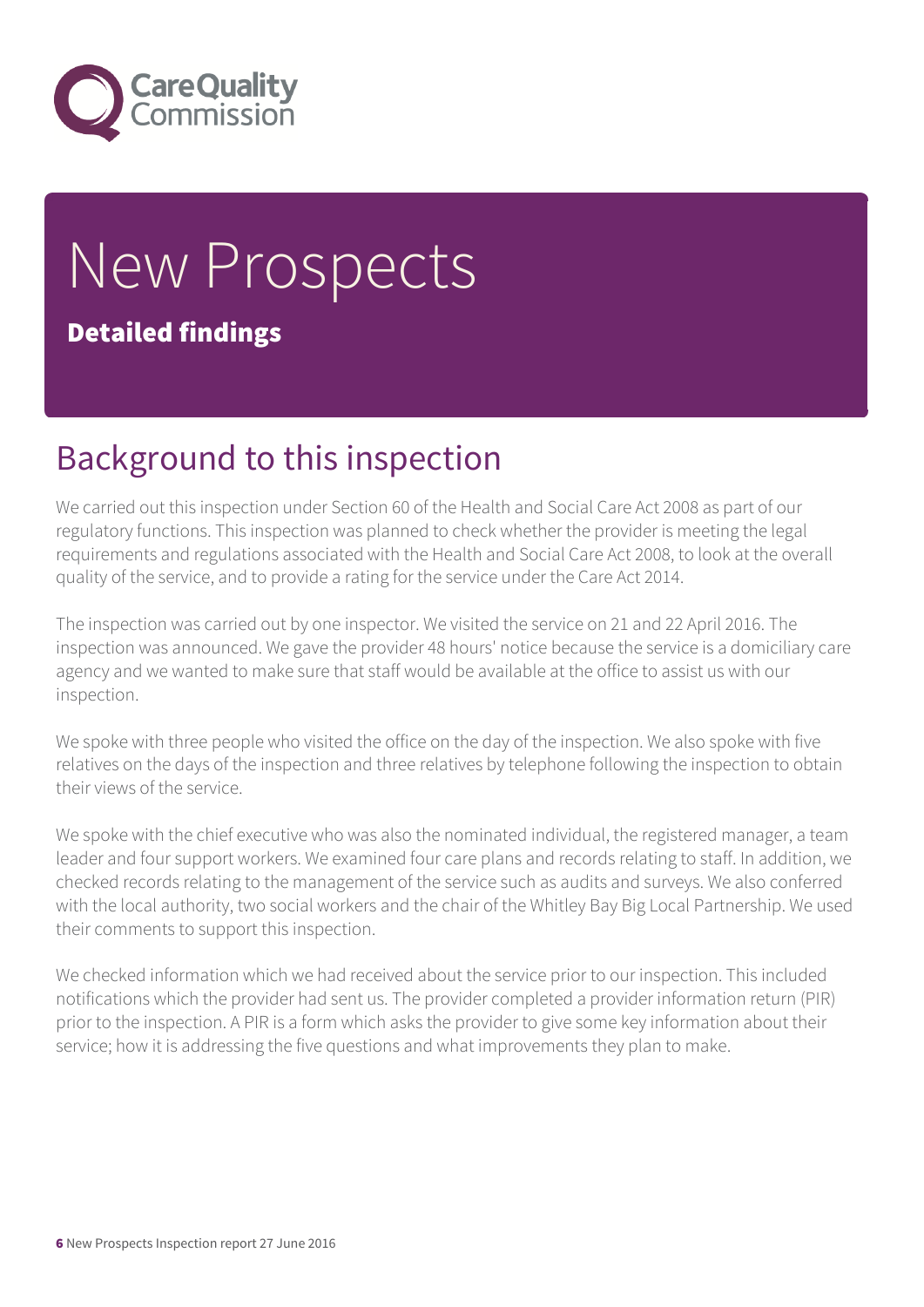## Our findings

People told us that they felt safe. One person said, "Yes I feel safe, the staff are all lovely." Comments from relatives included, "They take safety seriously," "I put my trust in them to look after [name]," "I would know if they weren't happy," "I know that he is safe and happy and that's worth more than a million pounds" and "The fact that we're not worried says everything. Nothing is ever hidden and we're welcome anytime."

There were safeguarding policies and procedures in place. Staff had undertaken safeguarding training and were knowledgeable about what action they would take if they suspected abuse had occurred. No concerns were raised by people, relatives or staff.

Staff told us and records confirmed that appropriate recruitment checks were carried out prior to starting work at the service to help ensure that staff were suitable to work with vulnerable people. These included Disclosure and Barring service checks (DBS) and obtaining references. A DBS check is a report which details any offences which may prevent the person from working with vulnerable people. They help providers make safer recruitment decisions. The manager told us that one of the most important recruitment checks they carried out was a check of the applicants' values. She explained that they used a values based computer assessment and said that a minimum score had to be achieved. She said, "If they don't meet this score, then we won't recruit them, because they don't have the values that we want here." This was confirmed by the records we viewed.

We looked at the way medicines were managed. People told us that staff supported them with their medicines. A medicines procedure was in place. There was a safe system in place for the ordering, receipt, storage, recording and disposal of medicines. We checked two people's medicines administration records and found that these were completed accurately.

We checked staffing levels at the service which included looking at staff rotas. People and relatives told us that there were sufficient staff deployed to meet people's needs. One relative told us that she would like a larger staff team to be involved in their family member's care. We fed this information back to the manager who said that they would explore this issue with the relative concerned.

The manager told us that one of the most important checks they carried out was a check of the applicants' values. She showed us the computer based values assessment that was completed and said that a minimum score had to be achieved. She said, "If they don't meet this score, then we won't recruit them, because they don't have the values that we want here."

Risk assessments were in place which had been identified through the assessment and care planning process. Risk assessments were proportionate and included information for staff on how to reduce identified risks, whilst avoiding undue restriction such as maintaining independence in the local community whilst staying safe and keeping Tarantula spiders!

There were systems in place to deal with any emergencies. Personal evacuation plans were in place which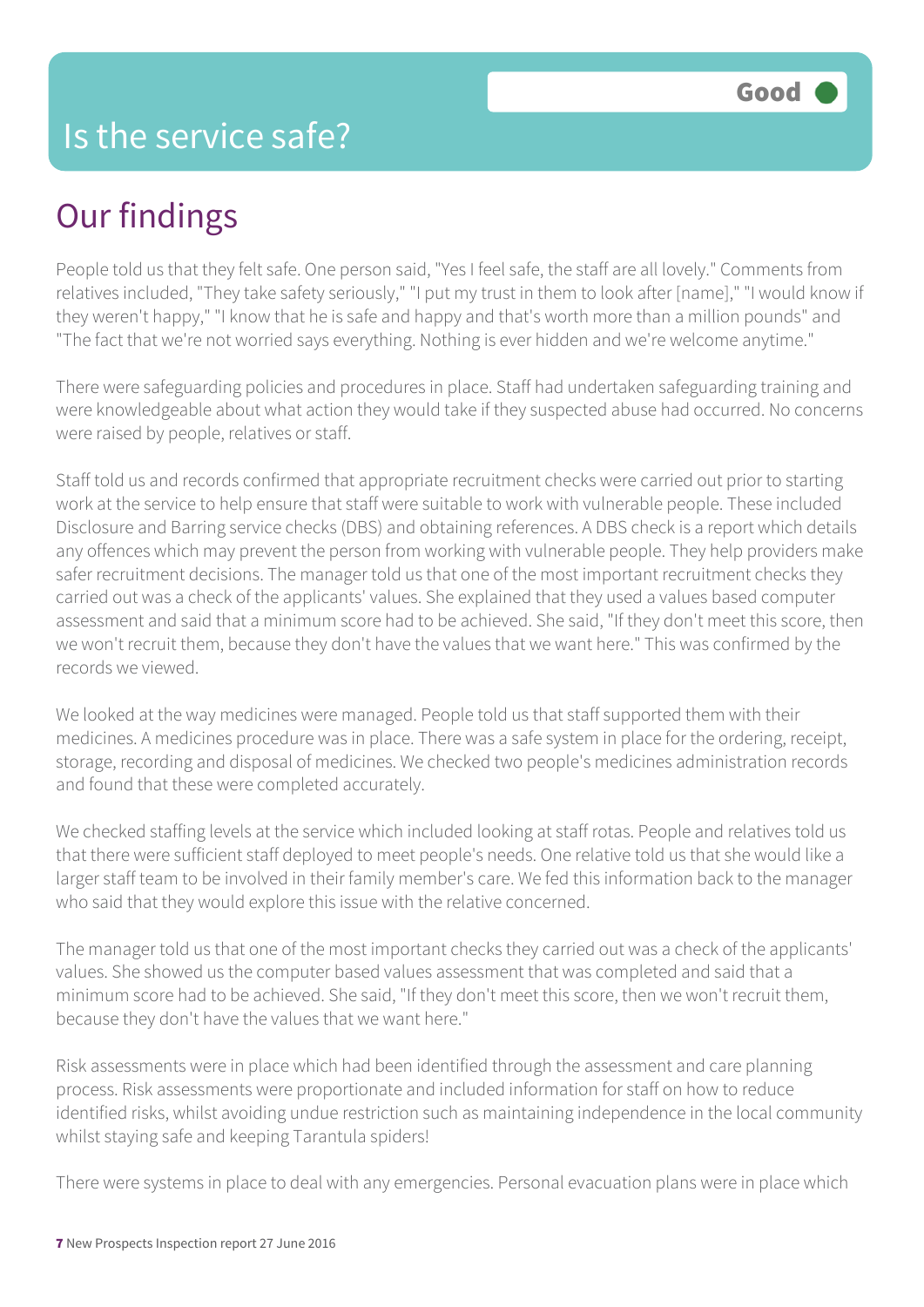told staff how people should be supported in the case of an emergency. People were reminded of fire safety procedures during meetings and there were contingency plans in place in people's houses which gave staff information about who to contact in the case of a power cut, fire, flood or other emergency.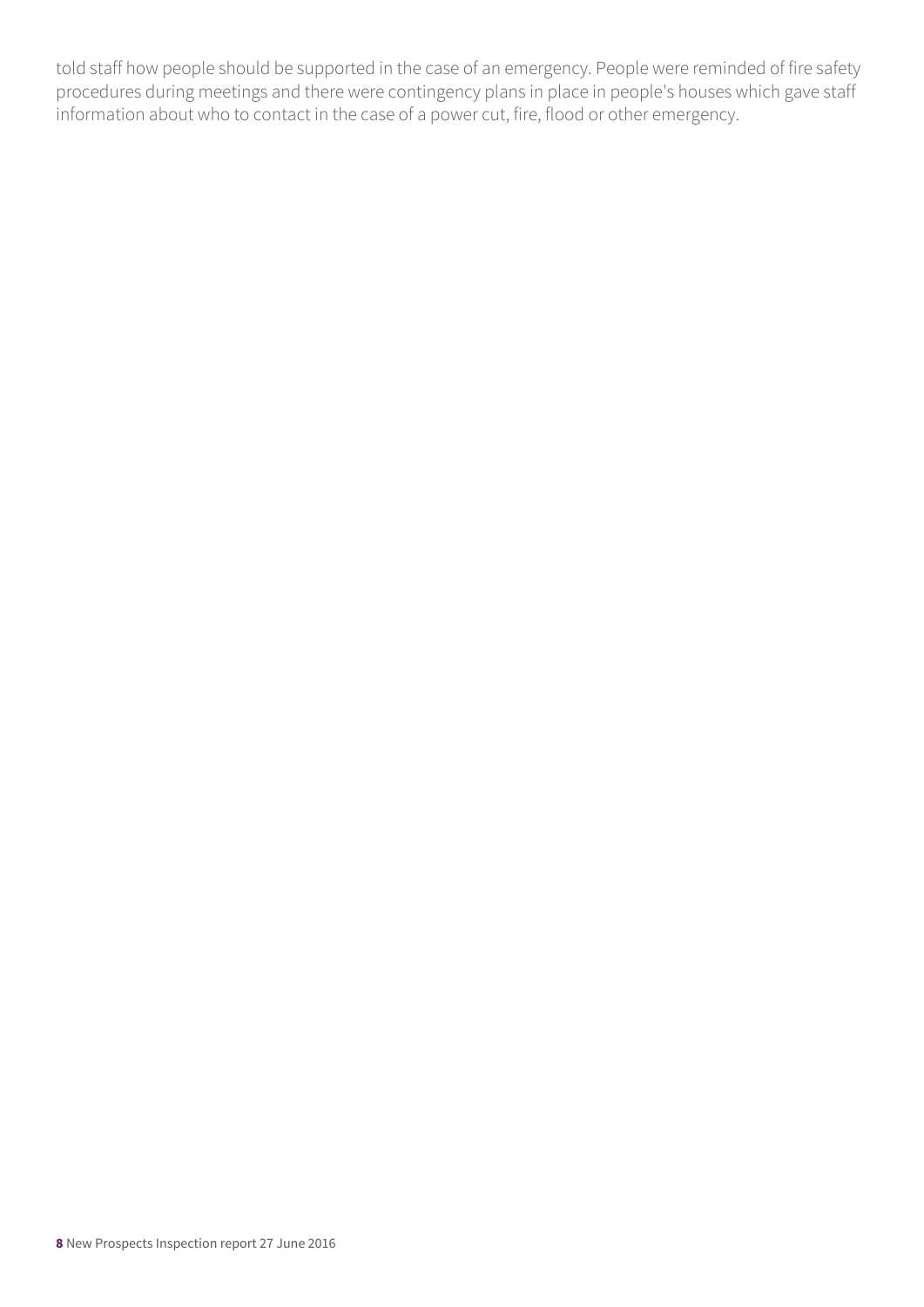#### Is the service effective?

## Our findings

People and relatives were complimentary about the skills of staff. Comments from relatives included, "[Name of staff member] thinks things through – he never just acts impulsively," "The staff are outstanding, they have regular training days. I always ask them about their training. [Name of staff member] went away to do a nursing degree and now he's back" and "There always seems to be enough training. Staff will say, 'I have another piece of course work to do.'"

All staff informed us that they felt equipped to carry out their roles and said that there was sufficient training available. Comments included, "I've learnt such a lot from working here" and "A lot of companies say they are going to do the training, but this company definitely does, it's good and well organised and there's specific training in areas such as Makaton and Downs Syndrome, of course we know that we need to treat the person, not the illness, but it helps to have knowledge about the various conditions."

The manager provided us with information which showed that staff had completed training in safe working practices. This included safeguarding adults, health and safety, first aid and moving and handling. Staff had also completed training on the specific needs of people who used the service such as challenging behaviour, epilepsy and autism training.

Staff told us and records confirmed, that they undertook induction training when they first started working at the service. This was based on the Care Certificate. The Care Certificate is an identified set of standards that care workers adhere to in their daily working life. It was developed to address inconsistences in training and competencies in the workforce so that people and families experiencing care services can have confidence that all staff have the same introductory skills, knowledge and behaviours. This meant that staff felt prepared when they started working independently at the home and supported the effective delivery of care.

Staff told us that they felt well supported. We noted that staff supervision sessions were held and an appraisal was undertaken. Supervision and appraisals are used to review staff performance and identify any training or support requirements.

The Mental Capacity Act 2005 (MCA) provides a legal framework for making particular decisions on behalf of people who may lack the mental capacity to do so for themselves. The Act requires that as far as possible people make their own decisions and are helped to do so when needed. When they lack mental capacity to take particular decisions, any made on their behalf must be in their best interests and as least restrictive as possible. People can only be deprived of their liberty to receive care and treatment when this is in their best interests and legally authorised under the MCA.

We found that staff were following the principles of the MCA. Mental capacity assessments had been carried out for important decisions such as epilepsy treatment. One person had a deprivation of liberty authorisation in place granted by the Court of Protection. The manager was liaising with care managers with regards to further deprivation of liberty applications for other people using the service.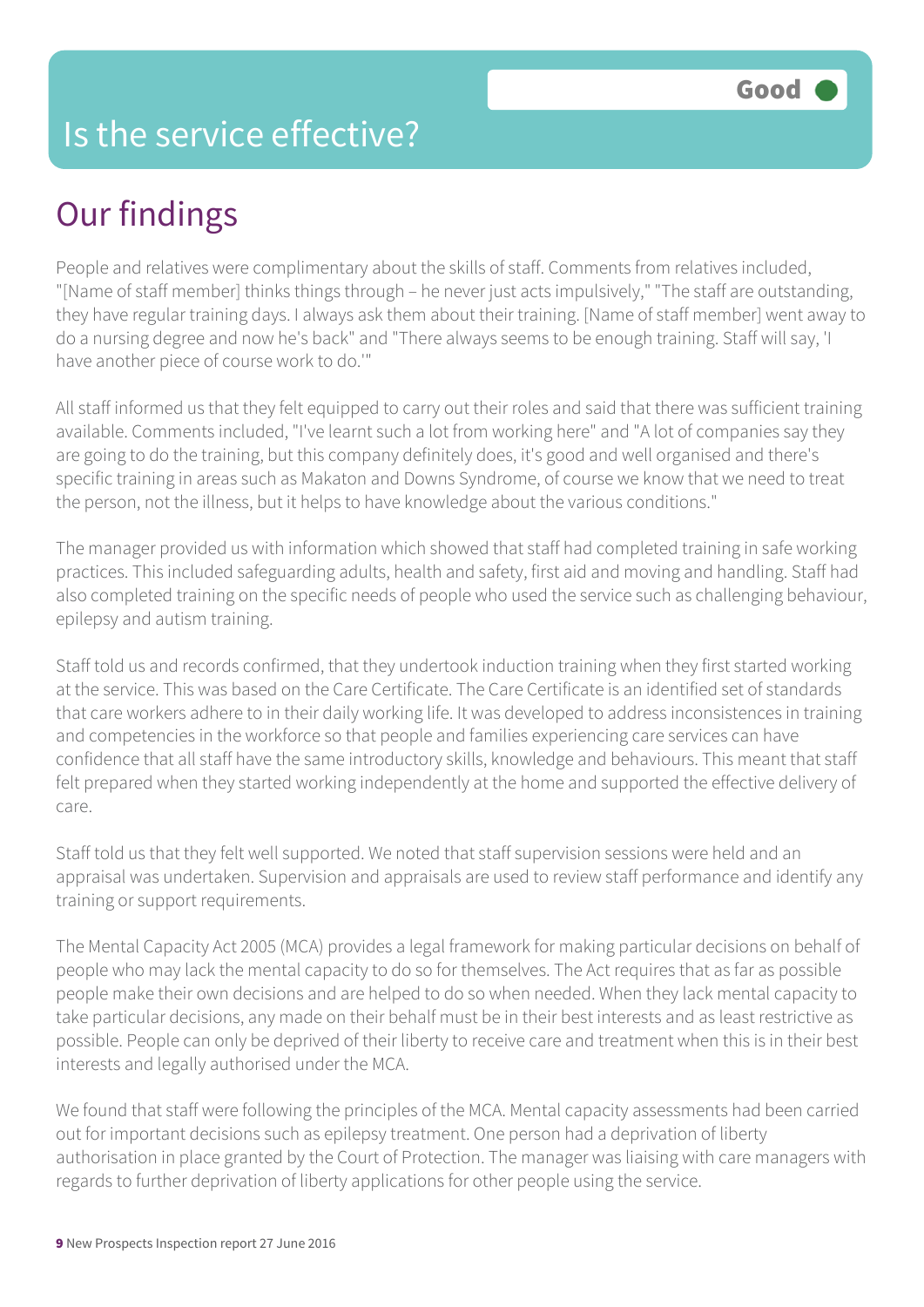We checked whether people's nutritional needs were met. People told us that they were happy with the meals provided by staff and some told us that they were supported to make their own meals. Most relatives were also complimentary about how the service met people's nutritional needs. One relative said, "He likes beef burgers, but they encourage him to eat healthily." One relative told us that she had raised a concern that there was insufficient food at Christmas time in their family member's cupboards, however, this had recently improved. We spoke with staff about this feedback. They said that the person enjoyed eating out a lot of the time which is why the food cupboards were not over stocked.

Support plans contained details of people's nutritional needs and their likes and dislikes. We read one support plan which stated, "These are the things I don't like or want, butter or margarine, turnip, mashed potato, garlic and Horlicks." Another person's support plan gave detailed information from the speech and language therapist about the consistency and texture of their food and drink.

People and relatives told us that staff supported them to access healthcare services. One relative said, "Any concerns are dealt with, he sees the dentist, chiropodist, doctor and optician." Records showed details of appointments with and visits by healthcare and social professionals. We saw evidence that staff had worked with various agencies to ensure that people accessed other services in cases of emergency, or when people's needs had changed, for example GP's, district nurse teams, consultants, social workers, podiatrists and dentists.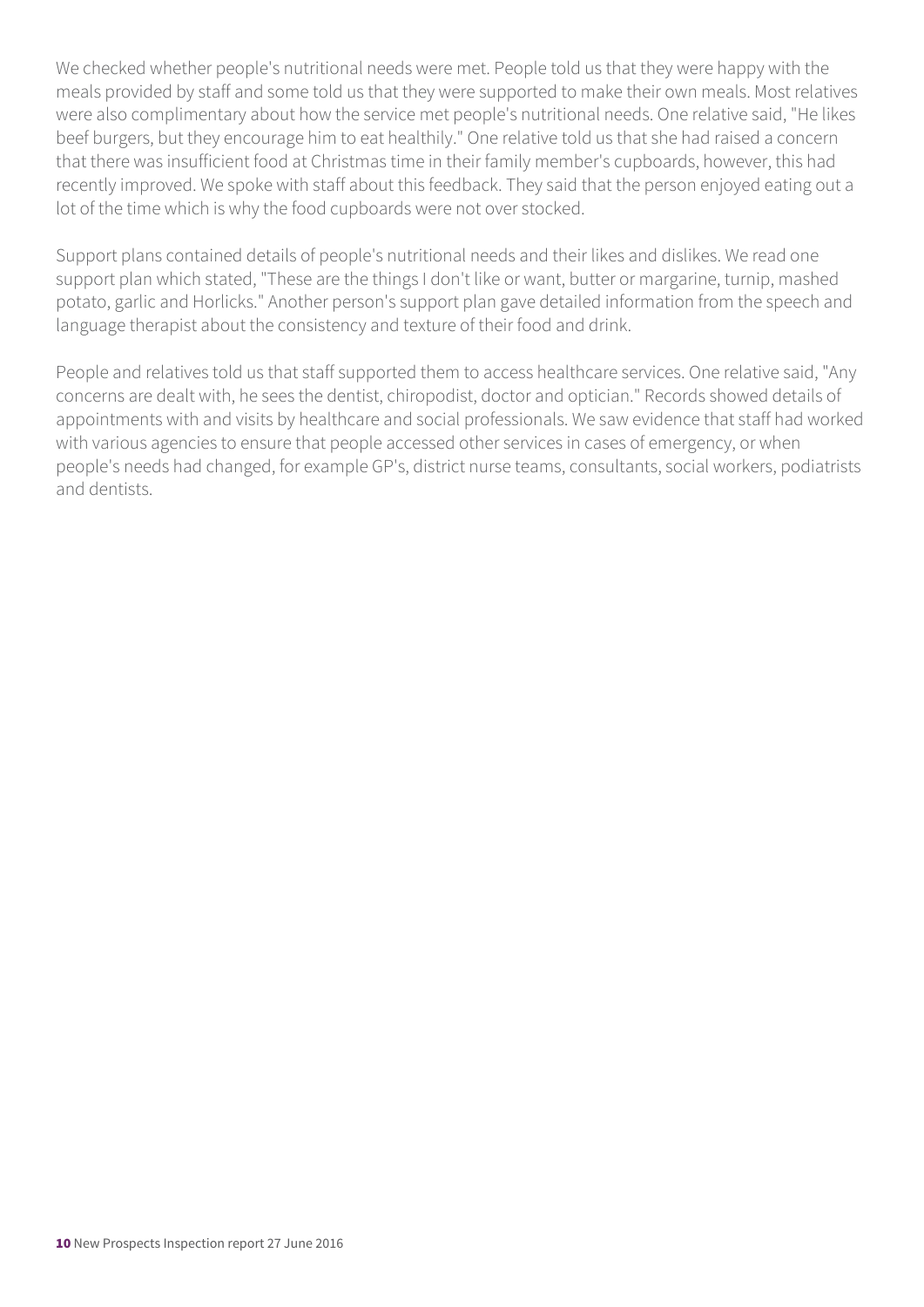## Our findings

People and relatives were complimentary about the caring nature of staff. Comments from people included, "They make me feel happy when they say positive things to me and they give me confidence to try new things," "They are such a happy home and staff" and "They just do make me happy." Comments from relatives included, "They are just like a family," "When [name of person] moved there, the staff became part of our family too," "[Name of person] calls it his happy home," "The staff are caring," "I haven't lost a son, I've gained three – they are all part of my family now [other people who used the service]," "The care has been splendid" "They go that extra mile for his care and security," "He is happy, he has a good relationship with staff and enjoys the banter. It's the best thing we ever did," "He has fantastic staff. They are always willing to listen" and "He is very fond of his carers. They are very nice and caring." One relative emailed us during our inspection to inform us, that staff had provided "immense compassion" not only to her family member but also "towards us as a family."

We spoke with one of the service managers who told us, "I think my staff are particularly specialised people and they support the most special people. They [staff] don't realise the impact they have on people's lives."

Staff spoke with pride about the importance of ensuring people's needs were met. One staff member said, "I love my job, I'm really happy. It's great when you can help people achieve their aims and see their faces light up – it's all so worthwhile."

We saw positive interactions between people and staff. One person gave staff who supported her a hug when she heard that her birthday was sooner than she thought. She also spoke with the chief executive and said, "Did you know [name of chief executive] it's my birthday next week. I'm going to the Italian." The chief executive told her that she was excited to hear about this.

Support plans contained information about people's life history and preferences. We read that one person liked massages and listening to music. Information about people's gifts and talents was also included. We read that one person enjoyed drawing, writing, cooking and talking! This information helped staff provide more person centred care.

People's privacy and dignity were promoted by staff. This was confirmed by people and relatives. One relative said, "They are really aware of dignity and privacy and respect him as a human being." Staff spoke respectfully to people and were able to give examples of how they promoted people's privacy and dignity such as ensuring that they were covered during personal care.

Dignity champions were appointed who delivered dignity training to staff. Staff were also reminded of the National Dignity Council's "10 Dignity Do's" during staff meetings. These included "Support people with the same respect you would want for yourself or your family."

People and relatives told us that they were involved and consulted in all aspects of their care. One person said, "I feel involved in everything. Every month we have a keyworker meeting and we have tenants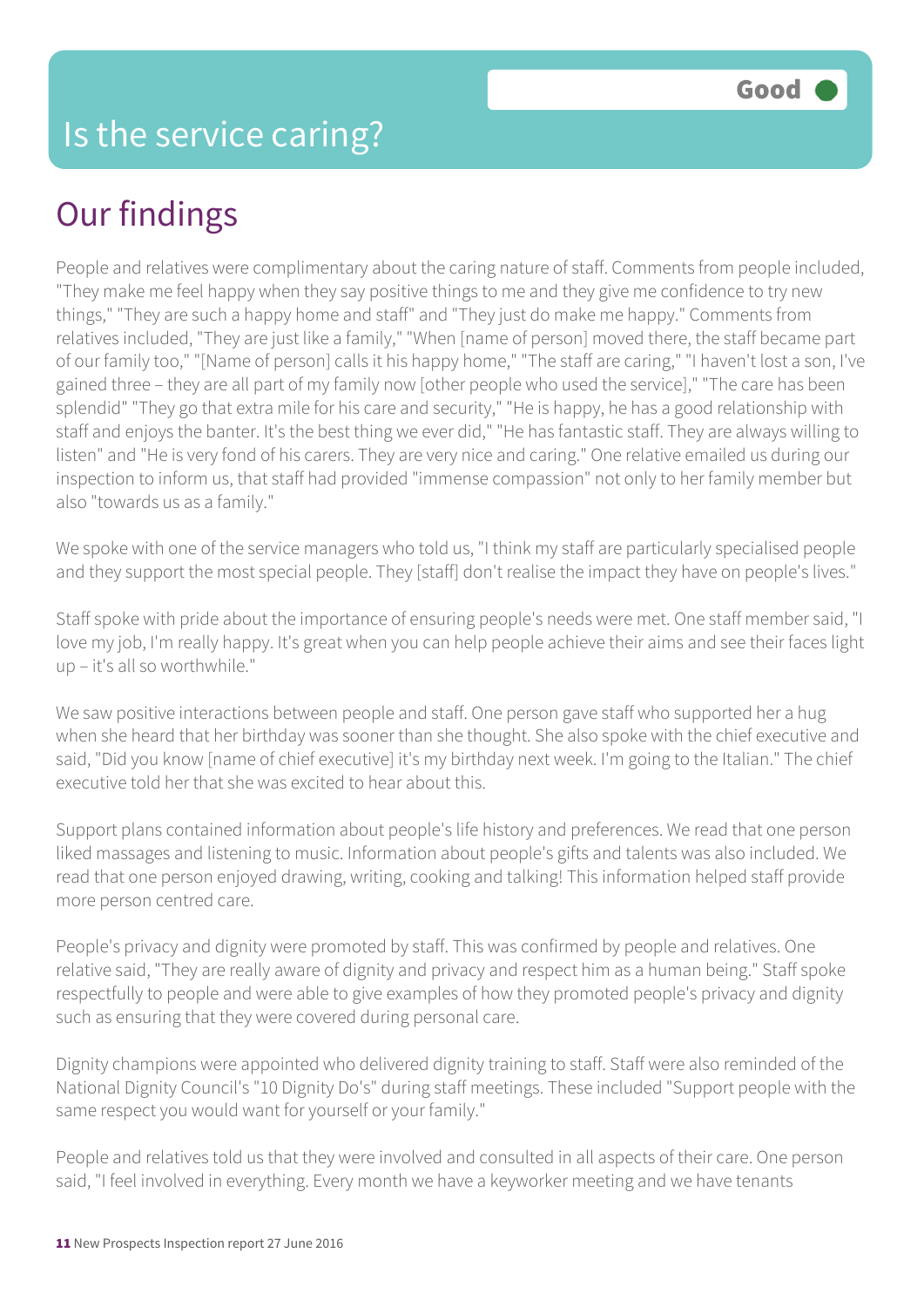meetings. Everything is about me." Comments from relatives included, "We are invited very much so to meetings with keyworkers and they go through everything. What he has done, what he has refused to do, his medication. Everything is tip top – they are taking care of everything" and "I get a monthly review at his house. They go through the whole lot, activities and what he wants to achieve the next month" and "I'm involved, he has a principal carer and we meet every month and chat things over, we talk about what he has done, a lot of it comes from him and what he wants to do. He has decided because he is putting weight on that he wants to make meals from scratch." Monthly review and planning meetings were carried out to monitor people's care and support to ensure that timely action was taken if people's needs changed. The manager told us, "The monthly review and planning meetings are so important, we discuss what has happened, but we also concentrate on what they are planning to do the next month and how we can make this happen."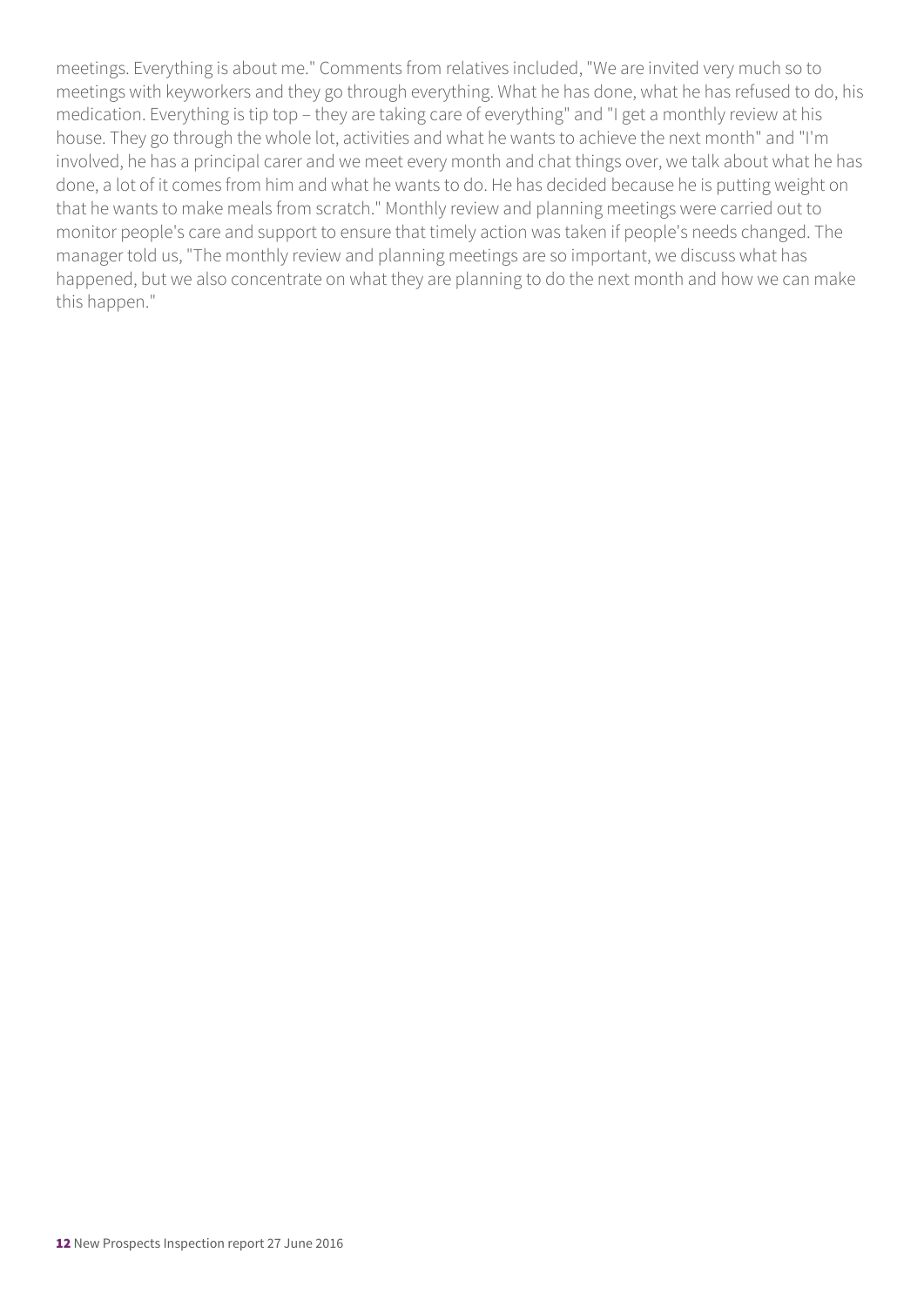#### Is the service responsive?

## Our findings

People were complimentary about the responsiveness of staff. Comments included, "I couldn't be happier, I've come on leaps and bounds," "They are wonderful and do an absolutely wonderful job" and "I didn't have a life until I moved into [name of address which is supported by New Prospects staff]. Now I have a life and I have gone from dependence to independence. When I have been unwell, they have supported me in the community and supported me to have a life as I have now."

Comments from relatives included, "They go that extra mile to get people what they want," "[Name of person] is the staff's priority, they are brilliant with her," "The staff are wonderful and amazing. I wouldn't have had my life any other way," "It's been the best thing for him, he has blossomed. We used to call him the bird with the broken wing, but his wing has healed, he can now fly," "They are aware of his needs," "He has a full life now," "I have never seen him happier. He is very well taken care of and the support he gets is exactly tailored to his needs," "We've noticed that he is much more outgoing now and initiates conversations," "They know all about his little nuances and changes in behaviour." One relative contacted us by email during our inspection. She told us, "The same dedicated team of support has adapted and provided outstanding care for [name of person]" and "I am aware that I ask for high standards in the care that I want for [name of person], but the team meet my expectations in every respect. The strong management by the team leader has provided an essential foundation and central point for the communication between staff/hospital and us as a family when there were changes made to medication and care."

Relatives gave examples of how staff were responsive to their family member's needs. One relative said, "He was overweight, and now he goes to weight watchers, a member of staff goes with him, otherwise he wouldn't go. He has lost over three stone and the staff member has lost weight too! She [staff member] also goes to exercise classes with him too, otherwise he wouldn't go." Another relative said, "[Name of person] does not like going out for walks, so staff bring in their dogs which he loves and they all go out for a walk" and "They are very good and will work around him, but also know how to encourage him to do something. At home I would just say, 'Come on, we're going out.' They can't say that, but they will say things in a positive light and make it sound appealing." A third said, "He likes vinyl records and they [staff] have visited lots of second hand shops to buy records for him."

The chief executive told us how important it was for them to ensure that people had a "good life." She said, "A good life is really important to ensure that we provide the right level of support for people's mental and physical wellbeing. To me, having a good life is having freedom, having choice and control and having friends. These are things which are important and the things I check. We aim to make sure that if you are involved with New Prospects, your life should be better than it was before you came. We have to do our absolute best." The special projects manager told us, "We try and create opportunities for people. It's our responsibility to do things like the social club and the choir. We have to make sure we find out about things and find out what people want. It's all about keeping this organisation fresh."

Relatives were very complimentary about the activities which people participated in. Their comments included, "[Name of person] enjoys going to cookery group and the choir. A lot of his activities revolve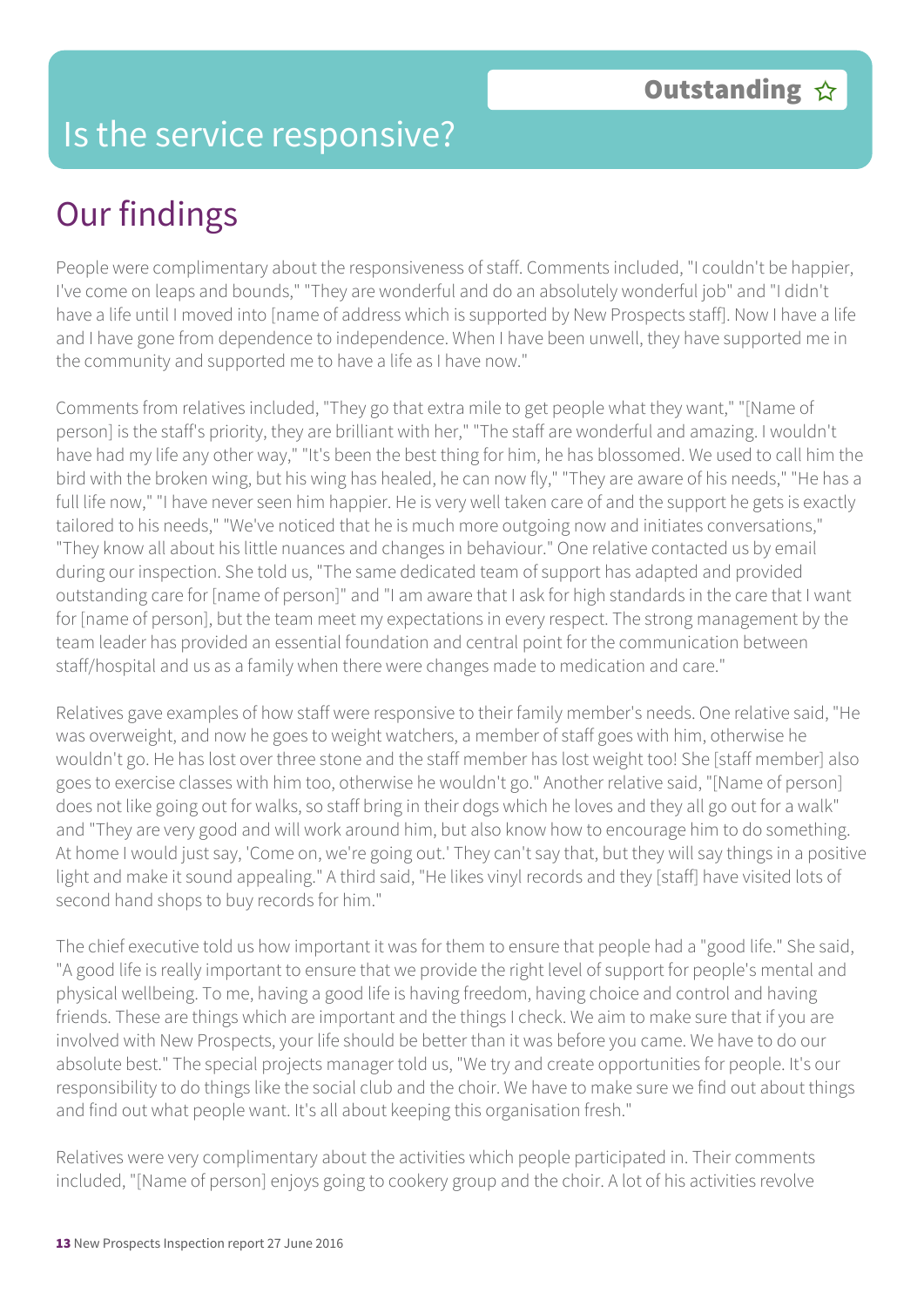around music. He says he's the resident DJ. He plans his own dinners and enjoys going to the Hungry Horse [pub] or MacDonalds.", "He has a better social life than me" and "I have to make an appointment to see her."

Staff knew how to meet people's preferences and used innovative ideas to ensure that people had an enhanced sense of wellbeing and exceptional quality of life. One staff member told us, "We are very aware that people are at the heart of everything we do. One person said he wanted to be an astronaut, we didn't say, 'Don't be silly, you'll never be an astronaut' we organised for him to go to the space centre in Leicester". They continued, "You'll be amazed at the impact our support has on people's lives." While we were at head office we saw that one person had sent the special projects manager a film which the person had produced and starred in. There was lots of swashbuckling action!

The provider had a social club which was open to everyone, including those who didn't use New Prospects. A support worker said, "It's really good, it's open to all and enables people to meet new people who may not have a disability." Senior management staff such as the chief executive and the manager often went to the social club too, to talk to people and find out how they were. The club was held every Wednesday evening. We spoke with the provider's administrator who told us, "We do different activities, like cookery, sign and sing, drama and there's sports, arts and crafts and film making…They do absolutely loads. We also have a social club and we have that once a week and do things like X factor nights – it's really active." People confirmed that they went to the social club and also joined in the activities which were held at head office, including the provider's choir. The manager said, "I go and I get such a lot out of it and so do the people. It's open to anyone and we have some people come from the local residential home."

"Mates Breaks" holidays were organised by the provider. The manager told us that this facilitated friendships and enabled people to go on holiday with whom they chose, even if they lived in different areas. We saw that a camping trip was advertised at Hadrian's Wall for people to go on if they wished.

People were actively involved in the local community. The special projects manager told us, "Some people think we should be asking what can the community offer us, but it should be what can we offer the community, we are equally as important." One person came to visit us at the provider's head office. She told us about how she had knitted baby hats for a local special care baby unit. She showed us her certificate which stated, "Certificate of appreciation in recognition of knitting the amazing 236 hats and 41 blankets for babies in the special care baby unit."

The service was involved in 'The Whitley Bay Big Local Partnership' which is a Lottery funded, community led initiative for all who live or work in the Big Local area to get together to improve their community. We spoke with the chair of the Whitley Bay Big Local Partnership. She told us, "They are very very people focussed and I can really tell that the heart of the people is in everything they do. They really work so hard for the benefit of the local community and the people they support. I could speak positively about New Prospects all day they are just so amazing. They are really innovative and are on the cutting edge of practice. They really care about the people they support I couldn't do my volunteer role without them. They are a real asset to Whitley Bay, they don't just do their little bit - they care for Whitley Bay and the people as a whole. All the staff are great and I have learnt such a lot from [name of special projects manager] he is a real inspirational person to work with."

The special projects manager had written a report on the role of New Prospects. This stated, "Our involvement in the Big Local provides us mainly with a huge network of people and organisations in Whitley Bay. It provides a great platform for us to show what we have always known that the people we support are valuable contributing citizens….I think our involvement with Big Local has made our stated aim of becoming more of a community organisation a quick reality…We are seen as a hugely positive addition to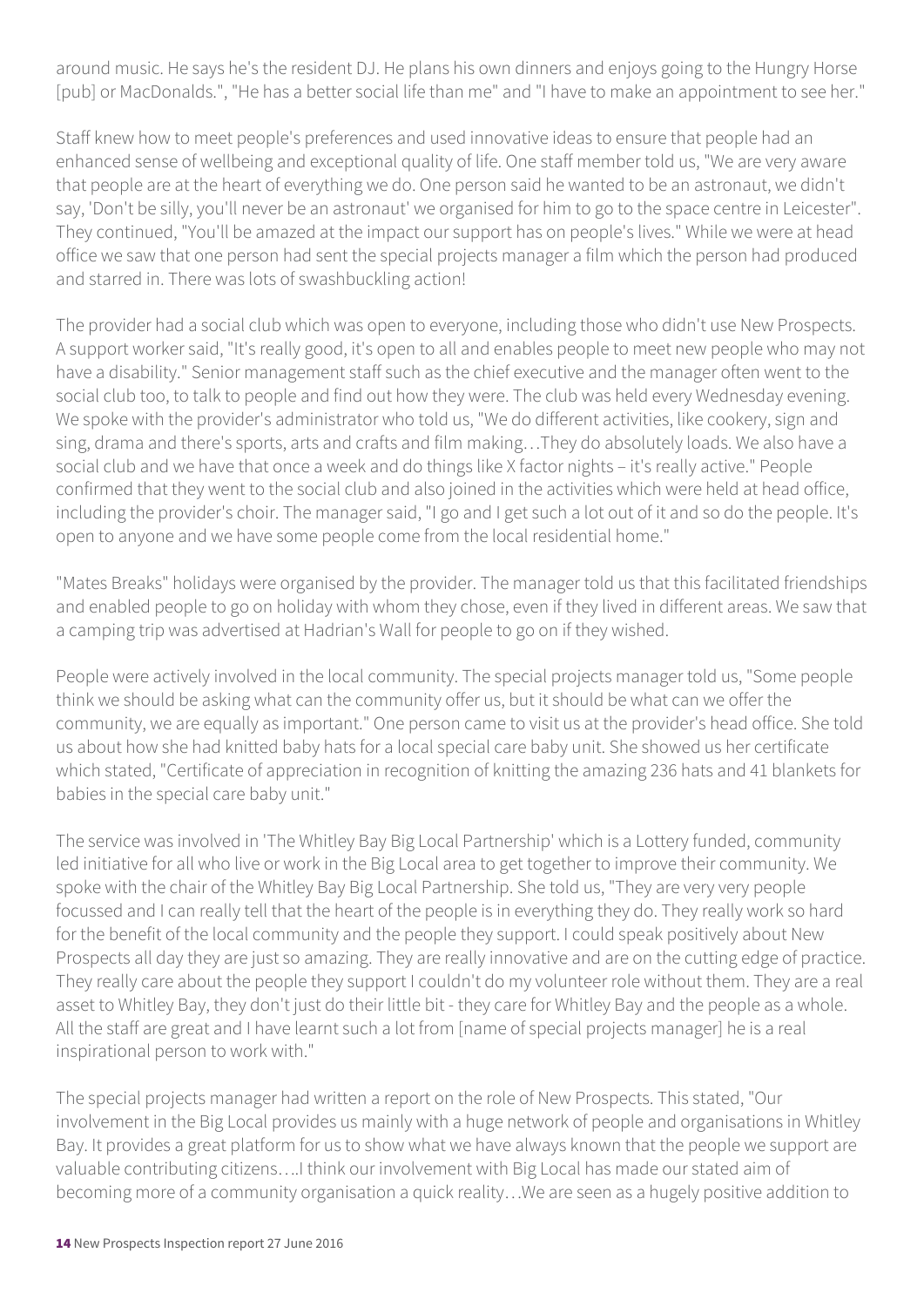the area, not just because of our building, but because of the people in it." People were involved in a community garden initiative and one of the people who used the service volunteered at the Big Local Shop. The special projects manager had written, "The spin offs of our involvement are being felt by the people we support." We checked the community garden's website which stated, "We hadn't anticipated how successful this new relationship would be! The New Prospects team and gardeners just love the garden and have been involved in every event we've had in the garden this year."

People were supported with education and employment opportunities. We spoke with the manager who explained that they actively encouraged people to find employment. She said that this promoted people's wellbeing and sense of worth. One person told us, "I voluntary help out at [name of garden centre]. I learn by planting and following staff."

Support plans were in place which were very detailed and contained information which helped ensure that people's social, emotional, physical and social needs could be met. Comprehensive daily notes were also kept. The daily records addressed the following areas; "Having friends and relationships, making choices and being in control, staying healthy and safe, sharing ordinary places, sharing gifts and talents and being respected for who I am."

People's care and support was planned proactively in partnership with them. Staff used inclusive and individual ways of involving people so that they felt consulted, empowered, listened to and valued. The provider used the tool, "My good life" as a means of measuring people's achievements. My good life was based on six outcomes; having friends and relationships; making choices – being in control; sharing my gifts and talents; sharing ordinary places,; being respected for who I am, being healthy and staying safe. In order to meet the outcomes listed in 'My good life' people were supported to complete the 'Big Plan.' In the big plan, people got together with their family, friends and staff to plan for a good life. People who used the provider's services also joined in to undertake their big plans at the same time. The project manager told us that the big plan was a great way to "make connections and share ideas." He also told us, "It's to help improve people's lives and make things better. It's all about sharing information and problem solving, if someone wants to do something, working out how to make that possible."

People and relatives told us that people's independence was promoted. One person told us, "We did travel training; everything was done in little steps to build up my confidence - now I'm flying. I've come so far in my little life. I do want to go to the Metro Centre [shopping centre] by myself, that's my new goal." Following our conversation, the person told us that she was now going back home on the bus.

Relatives commented, "[Name of person] has done the big plan. We have seen a big change in him. He was dependent upon us, now his independence has improved. It's the little things, like I used to plug in his seat belt, but now he does that himself. They've made one heck of a difference. He instigates conversations now and will make his own choices," "They promote independence. It's great to see him doing things that I used to do for him," "They foster independence" and "He has done two big plans. They are very proactive" and "They provided travel training and now he goes to the other side of Newcastle by himself. I would never let him out of the house by himself when he was at home.

People were involved in writing their own care plans and risk assessments. One person had written their own risk assessment relating to wheelchair safety. The person had downloaded photographs of themselves in various poses in their wheelchair together with humorous captions such as "Keep me [wheelchair] on the ground!" At the end of the risk assessment he had written "Produced, directed and starring [name of person] and co-starring [name of staff member]." We read another person's nutritional care plan. This stated, "I also do not wish to have a weekly menu planner as I want to choose my meals on a daily basis." This meant that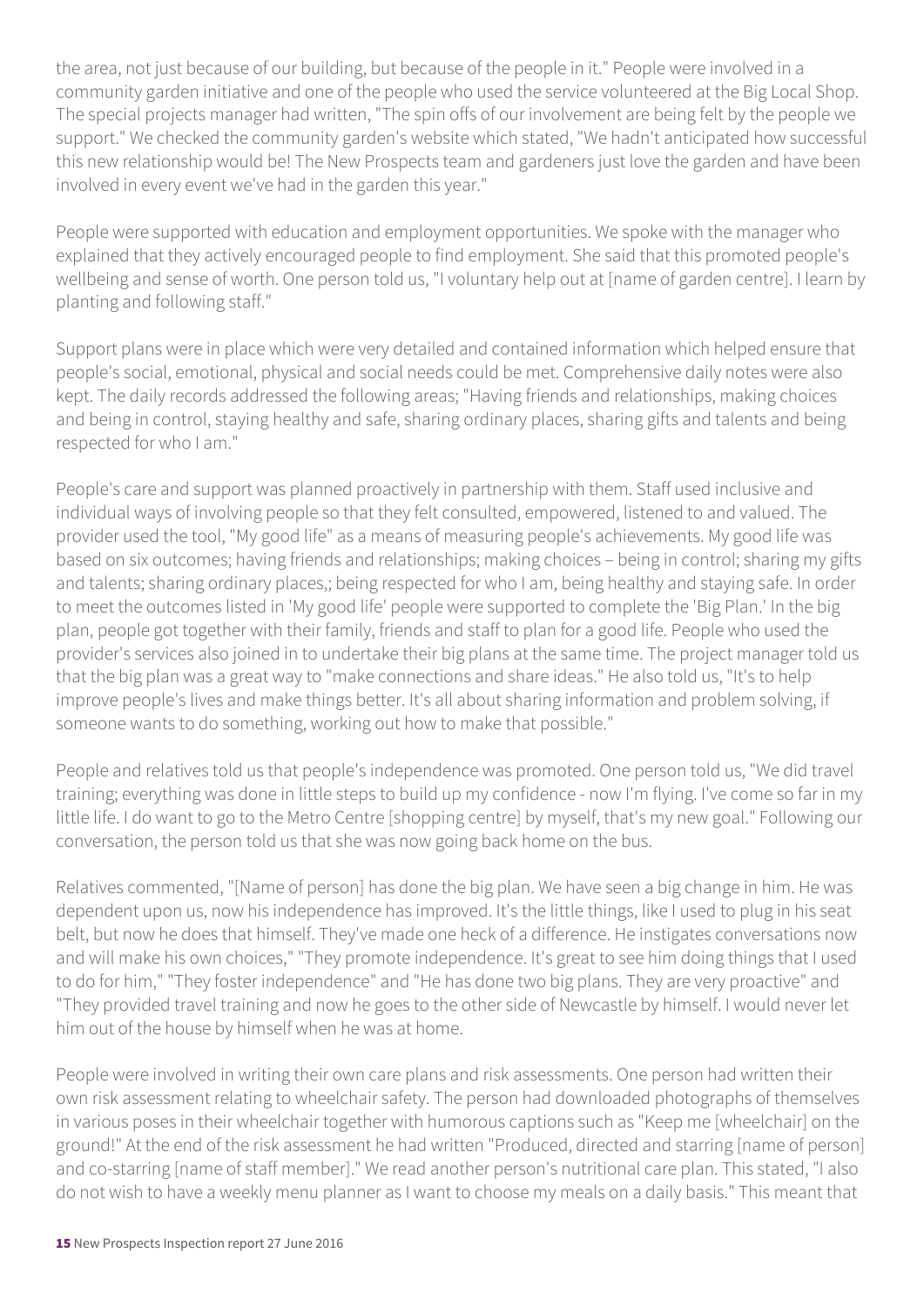people were able to state how they wanted their care to be provided and risks to be managed.

There was a complaints procedure in place. Complaints were documented and actions taken to resolve complaints or concerns were recorded. Complaints cards were in use. The manager told us, "People just need to put their name on the card and post it. This comes directly to me and getting this card means that there is something that the person wants to talk about. I will then phone or visit them and find out what is the matter."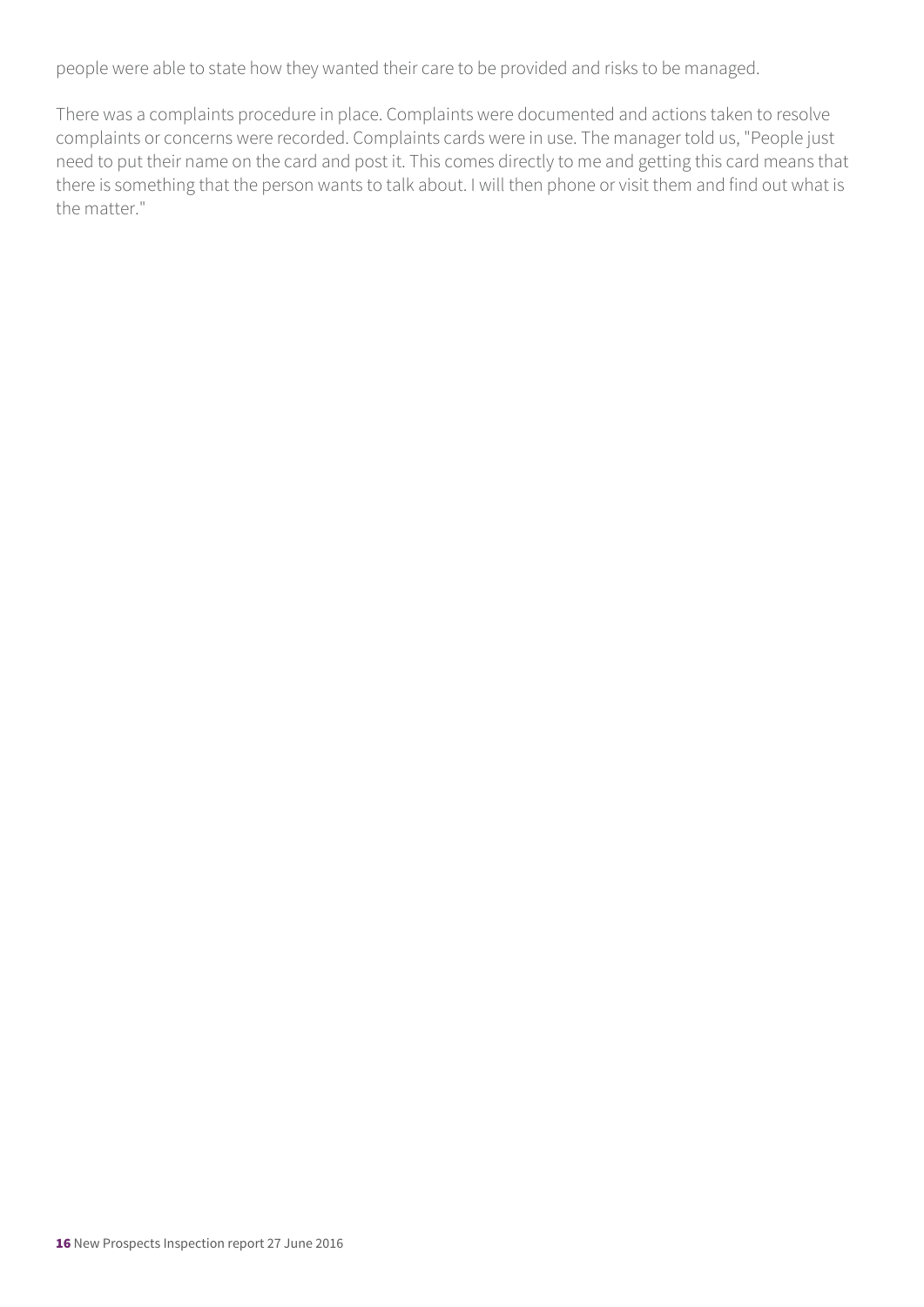#### Is the service well-led?

## Our findings

The provider's vision and values were imaginative and person-centred to make sure people were at the heart of the service. This vision was driven by the exceptional leadership of the chief executive, manager and special projects manager. We checked the provider's website which stated, "Our service is about you and making sure you have the life you want. We care about making sure you have a good life."

People, relatives and staff were extremely positive about the service. Comments from relatives included, "If we had to write out a wish list – we have got everything we would wish for," "I would put them as outstanding" and "I would rate them as top – superb." A relative emailed us during our inspection. She told us, "On behalf of [name of person] I feel that he is so fortunate to receive consistently good care with New Prospects. They are an example of how excellent care can be provided." We read feedback from the most recent survey. One respondent had stated, "New prospects are always seeking to improve the procedures… They constantly question whether they are 'getting it right', for this we are grateful."

A social worker told us, "They are doing a sterling piece of work" and "They have just got it. If someone's needs change, then they get straight onto us and let us know about the progress which has been made. We spoke with a local authority's commissioning manager who told us the service had scored 100% in their recent quality monitoring visit.

We spoke with the chair of the Whitley Bay Big Local Partnership. She told us, "We are a board of volunteers and we have to work with a locally trusted organisation. We chose New Prospects. They look after the money and also support us as a board and as an organisation to make things happen. They are an absolutely amazing organisation. [Name of chief executive] is the most amazing manager. In fact I have thought that I would like to work in that organisation myself."

Staff, people and relatives also spoke positively about the provider and senior management staff. Comments from people and relatives included, "[Name of person] phones up [name of chief executive] for a chat. It's lovely that he can do that" and "I've just phoned [name of chief executive and told her what I've been doing." Staff told us, "[Name of the chief executive] is very good, she knows everyone we support by name and there must be about 200 people – she's great," "She always makes time for people, even if it's just five minutes. It's nice to see," "They all have so much time for everyone. They are all so approachable and put themselves out for staff and people."

We spoke with the chief executive who told us, "I get out to visit people, you need to make sure what you think is going on, is going on. So the way I do this is going to people's homes and having a cup of tea with them. You learn such a lot. I also go to the social club on a Wednesday night. It gives you a connection with people, so they want to talk to you. I don't want them to say, the chief executive is coming. I want them to say, [name of chief executive] is coming." She also told us, "We have lots of structures to see what's going on. We have a plethora of meetings which are all for a purpose. We have operations meetings where we talk through everything since this is our chance to change things and have an overview of each service – safeguarding, housing, finance, training, recruitment and feedback. We also have service managers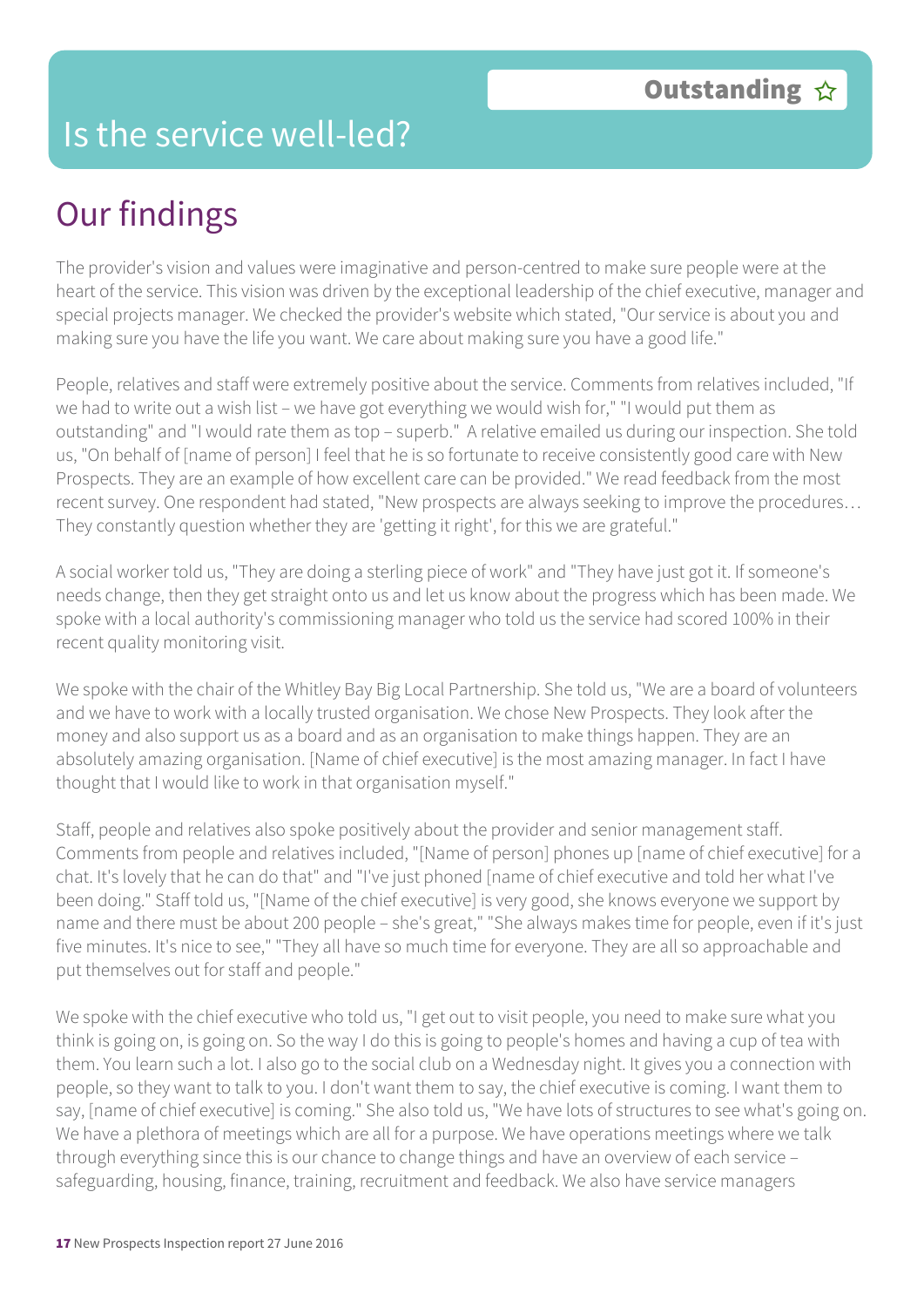meetings where we look in detail at each service. I expect to hear about what people are doing in their lives and what is going on generally, like has this person been to see a GP or any other appointments, what have they been doing socially. This also helps team leaders look at the wider picture and get ideas…We also have strategic meetings with myself, [name of manager] and finance, where we look at how we are doing and our budget." The chief executive said, "All these meetings are important, but what I need to do is sit in someone's front room and say, 'How are you?'"

The provider sought to share their good practice by working with other providers. The special projects manager told us that they shared their assessment tool "My Good Life" with other providers and nationally via a research website. This was confirmed by our own checks. The provider was a member of the Housing and Support Alliance. The Housing and Support Alliance is a charity and membership organisation which aims for better housing, support and rights for people with learning disabilities. We read articles which the special projects manager had written for the Housing and Support Alliance. He told us, "We are a small provider locally, but with a national reputation."

The manager told us that they were 'I Care Ambassadors.' I Care Ambassadors is a Skills for Care initiative which consists of a national team of care workers who talk about what it's like to work in social care. She told us that she had recently been to the local college with people who used the service to talk to students and inspire them to take up a career in social care. She said, "I'm really keen to promote this."

There was a strong emphasis on continually striving to improve. Monthly unannounced visits were carried out by the provider's monitoring officer. These looked at all aspects of the service including people's opinions. We checked one report which stated, "[Name of person] informed me that he has lost weight and asked me if I thought he looked good." An action plan was devised and timescales were included for completion such as any minor repairs in people's homes or paperwork which needed to be updated.

The provider had undertaken a self-assessment with people, relatives and staff. The "Driving up Quality Code" had been used to undertake this assessment. The Code outlines five standards that help ensure high quality learning disability care provision. The head of services told us that as a result of this self-assessment they had introduced "Quality checkers." Quality checkers, or the 'A team' as they were now called were a group of people who used services, themselves and relatives. She said that this team would go around each of the provider's services to obtain people's views and told us, "The most important thing is finding out what people themselves think of the services – are they happy? What could be improved?" People using the New Prospects service were members of the A team. The head of services informed us that the A team were also going to be involved with staff induction and training. She said, "They are the ones that know what they want and can tell new staff, 'This is what we want and how it should be done.'" Relatives were also part of the A team. One relative told us that he had been involved in advising on the service's paperwork. He told us, "I was involved in giving advice about what they could change for the quality paperwork – they did make some changes…I certainly see things are recognised and taken notice of for [name of person]. He is as happy as happy can be."

"Lessons learnt meetings" were held. The manager told us, "These are held to see how we can improve the service. We look at any incidents and see what actions have been taken and any lessons learned." We read that one person had run out onto the main road when they were going out. Under the action, the manager had recorded, "There is another exit that [name of person] could use which would reduce the risk of [name of person] going out into the road." Under the completed column the manager had written, "Now [name of person] goes out the back exit door." We read that another person had fallen out of bed. Under the lessons learnt column was recorded, "Moved bed to minimise risk" and "Referral made to OT [occupational therapist]. Continue to monitor and look into falls mat."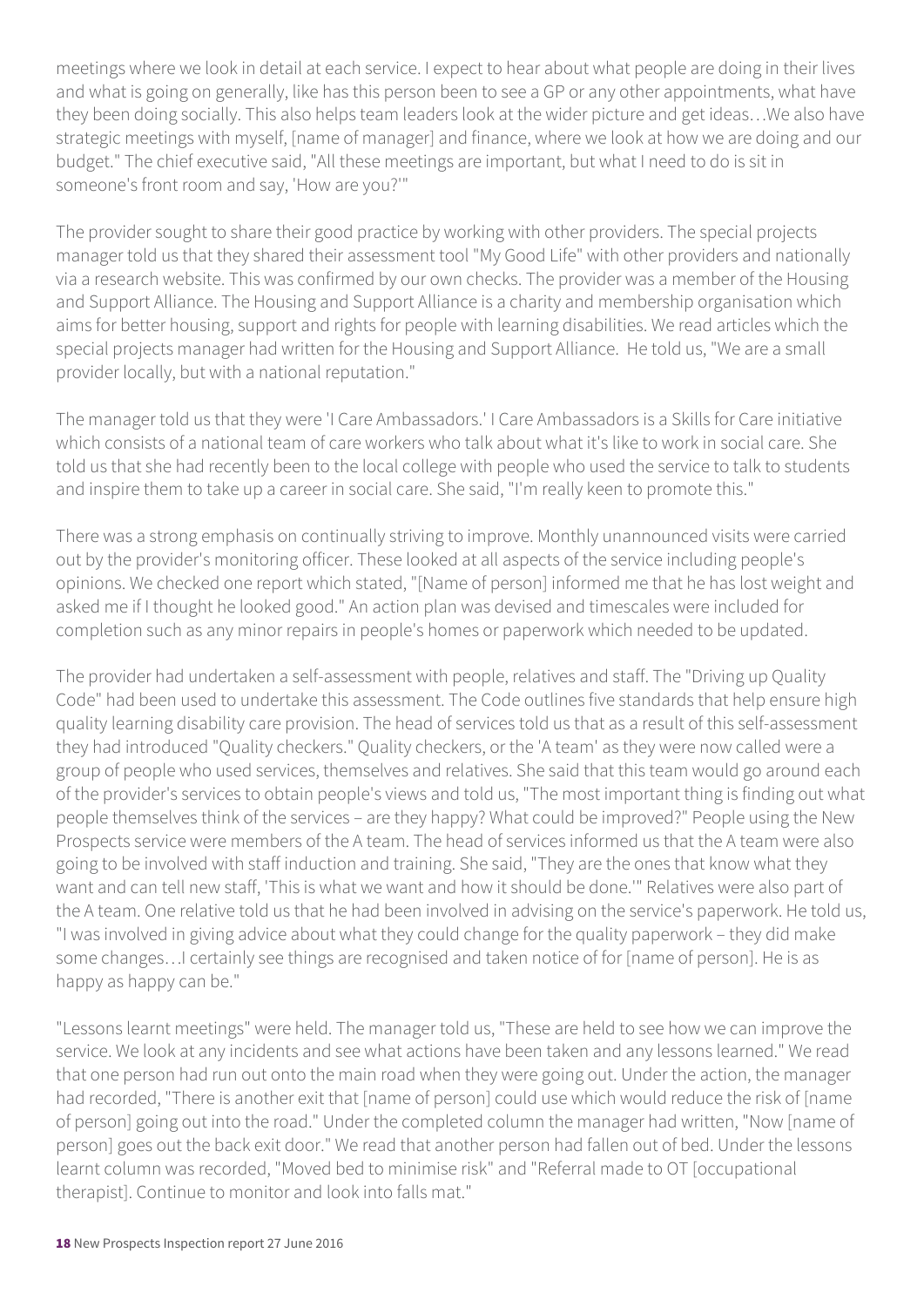"Sharing best practice" meetings were also held with staff. These were held to discuss people's achievements and share different activities that people from each of the services were undertaking. The manager told us that this helped ensure that staff were aware of what was available in the local community. We read that one person had "released a DVD of keyboard playing" which had "Improved confidence, selfesteem and control." Another person had held a coffee morning and others had applied to do the Race for  $L$ ife.

Staff were motivated and demonstrated a clear commitment to providing dignified and compassionate care. They told us that they enjoyed working at the service and morale was good. Comments included, "They are a really good company to work for," "I've never felt the will to leave even after 10 years," "I do feel valued," "Staff retention is really good. I've had virtually the same team for over five years" "This is the only company I've worked for which does what it says it's going to do – promoting people's independence, choice and control" and "I have never worked for a company that looks after their staff so well. One thing I really like is that there's no hierarchy from support workers to the chief executive, everyone is equal." We asked staff what the provider could do to improve. One staff member said, "It shouldn't be this hard when you're in a job to think of something, but it is – I can't think of anything they could do better."

Staff received a personal letter from the chief executive to thank them for their hard work and dedication. One letter stated, "I am writing to thank you for the work that you have been doing with [name of person]. I know that [name of person] always gets exceptional support from you and the other staff who support him…I want to thank you for "going over and above" to support [name of person]…I feel very proud that we are blessed with staff like you who care enough to go the extra mile when needed…I am pretty sure that [name of person] does not realise how exceptional the people around him are, but rest assured that I do realise you are exceptional. Keep up the VERY good work."

There was also a reward scheme in place for people, staff and volunteers. People and staff could be nominated for various awards such as "outstanding achievement award" and "outstanding support worker award." Staff had also been nominated for external awards. We read that a team manager was a finalist in the National Great British Care Award. He had also won a regional award.

The provider used inclusive methods to obtain the views of people and their representatives. People and relatives were involved in the recruitment of staff. One relative said, "Yes, I was involved in interviewing staff. I wanted to know who would be looking after my son." The provider was working with the local college to provide traineeships. Following the specified training programme, trainees would be guaranteed an interview. A monthly newsletter was produced. One relative said, "They have contributions from service users."

People had also completed training in certain areas. One person told us that she had completed first aid and "looking after yourself" training. The head of services told us that this training included safeguarding awareness and "bosom buddies" which taught people how to check their breasts. The provider worked with external providers to deliver this training. Relatives told us that the New Prospects also enabled them to complete training too. One relative said, "They put me on the e-learning site so I could do training and see what training the staff do. I was interested to know."

The service had its own Facebook page. The special projects manager saved an audio version of any written information saved on the page to ensure that everybody was able to access the written word including those who had difficulty with reading. The provider also had their own website with a "Browse aloud" facility which enabled people to listen to the written word. The chief executive said, "I make it my business to push things out [information]. If you don't read or struggle to read, it's our responsibility to make sure people are well